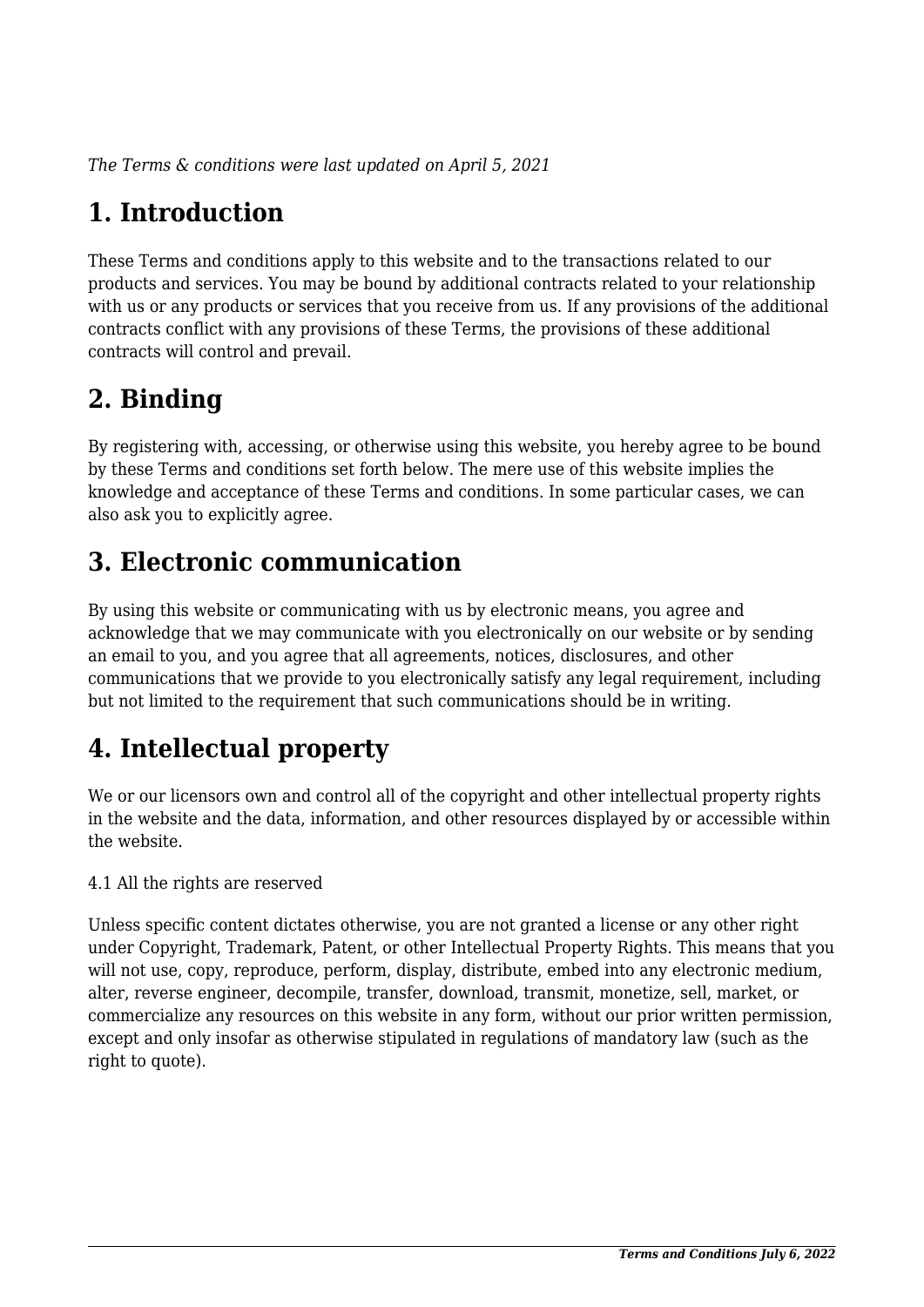# **5. Third-party property**

Our website may include hyperlinks or other references to other party's websites. We do not monitor or review the content of other party's websites which are linked to from this website. Products or services offered by other websites shall be subject to the applicable Terms and Conditions of those third parties. Opinions expressed or material appearing on those websites are not necessarily shared or endorsed by us.

We will not be responsible for any privacy practices or content of these sites. You bear all risks associated with the use of these websites and any related third-party services. We will not accept any responsibility for any loss or damage in whatever manner, however caused, resulting from your disclosure to third parties of personal information.

### **6. Responsible use**

By visiting our website, you agree to use it only for the purposes intended and as permitted by these Terms, any additional contracts with us, and applicable laws, regulations, and generally accepted online practices and industry guidelines. You must not use our website or services to use, publish or distribute any material which consists of (or is linked to) malicious computer software; use data collected from our website for any direct marketing activity, or conduct any systematic or automated data collection activities on or in relation to our website.

Engaging in any activity that causes, or may cause, damage to the website or that interferes with the performance, availability, or accessibility of the website is strictly prohibited.

# **7. Refund and Return policy**

#### 7.1 Right of withdrawal

You have the right to withdraw from this contract within 14 days without giving any reason.

The withdrawal period will expire after 14 days from the day of the conclusion of the contract.

To exercise the right of withdrawal, you must inform us of your decision to withdraw from this contract by an unequivocal statement (for example a letter sent by post, fax, or email). Our contact details can be found below. You may use the attached model [withdrawal form](https://domymath.org/wp-content/uploads/complianz/withdrawal-forms/withdrawal-form-en.pdf), but it is not obligatory.

If you use this option, we will communicate to you an acknowledgement of receipt of such a withdrawal on a durable medium (for example by email) without delay.

To meet the withdrawal deadline, it is sufficient for you to send your communication concerning your exercise of the right of withdrawal before the withdrawal period has expired.

7.2 Effects of withdrawal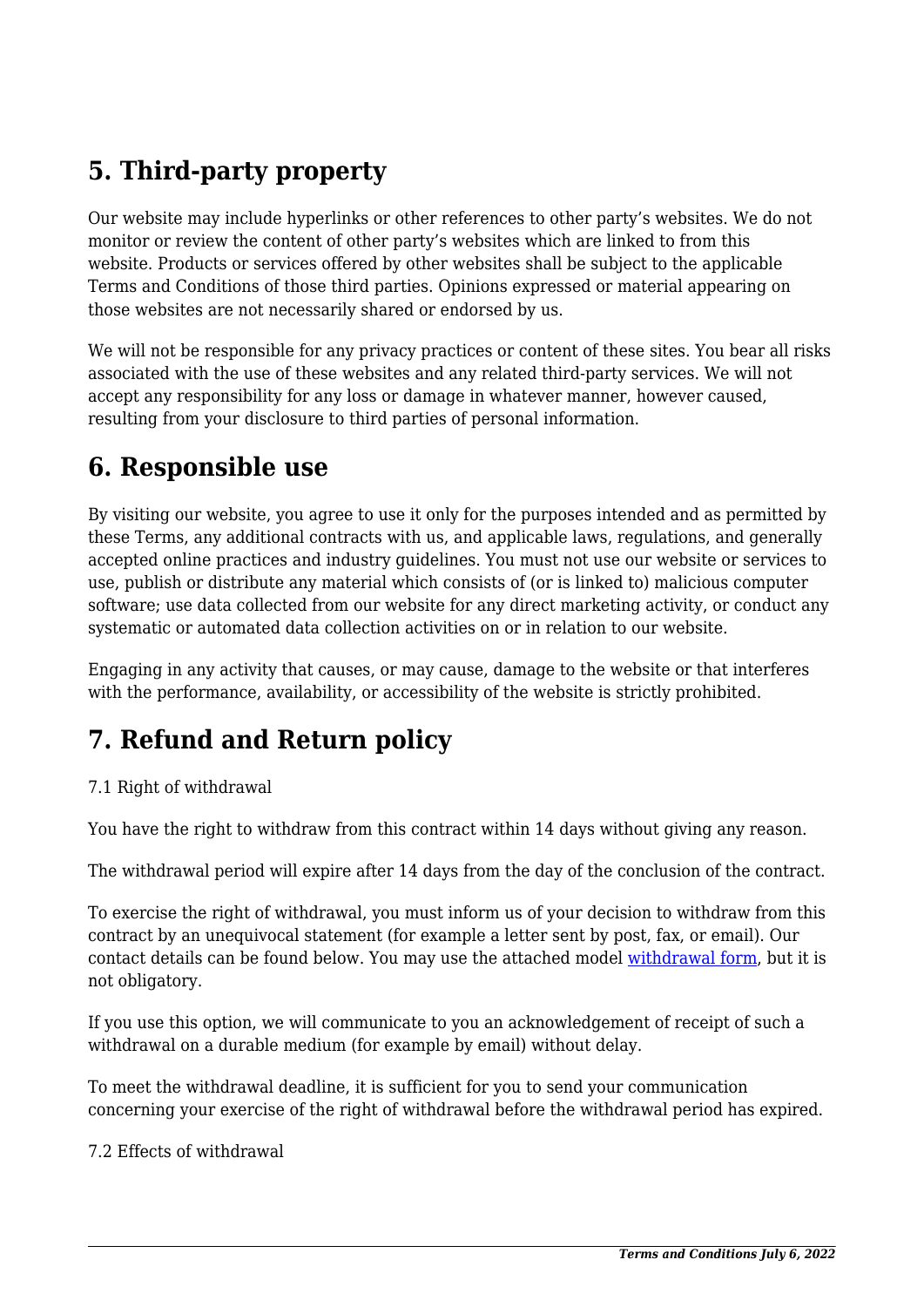If you withdraw from this contract, we shall reimburse you all payments received from you, including the costs of delivery (with the exception of the supplementary costs resulting from your choice of a type of delivery other than the least expensive type of standard delivery offered by us), without undue delay and in any event not later than 14 days from the day on which we are informed about your decision to withdraw from this contract. We will carry out such reimbursement using the same means of payment as you used for the initial transaction unless you have expressly agreed otherwise; in any event, you will not incur any fees as a result of such reimbursement.

If you requested to begin the performance of services during the withdrawal period, you shall pay us an amount which is in proportion to what has been provided until you have communicated to us your withdrawal from this contract, in comparison with the full coverage of the contract.

Please note that there are some legal exceptions to the right to withdraw, and some items can therefore not be returned or exchanged. We will let you know if this applies in your particular case.

## **8. Idea submission**

Do not submit any ideas, inventions, works of authorship, or other information that can be considered your own intellectual property that you would like to present to us unless we have first signed an agreement regarding the intellectual property or a non-disclosure agreement. If you disclose it to us absent such written agreement, you grant to us a worldwide, irrevocable, non-exclusive, royalty-free license to use, reproduce, store, adapt, publish, translate and distribute your content in any existing or future media.

# **9. Termination of use**

We may, in our sole discretion, at any time modify or discontinue access to, temporarily or permanently, the website or any Service thereon. You agree that we will not be liable to you or any third party for any such modification, suspension or discontinuance of your access to, or use of, the website or any content that you may have shared on the website. You will not be entitled to any compensation or other payment, even if certain features, settings, and/or any Content you have contributed or have come to rely on, are permanently lost. You must not circumvent or bypass, or attempt to circumvent or bypass, any access restriction measures on our website.

# **10. Warranties and liability**

Nothing in this section will limit or exclude any warranty implied by law that it would be unlawful to limit or to exclude. This website and all content on the website are provided on an "as is" and "as available" basis and may include inaccuracies or typographical errors. We expressly disclaim all warranties of any kind, whether express or implied, as to the availability,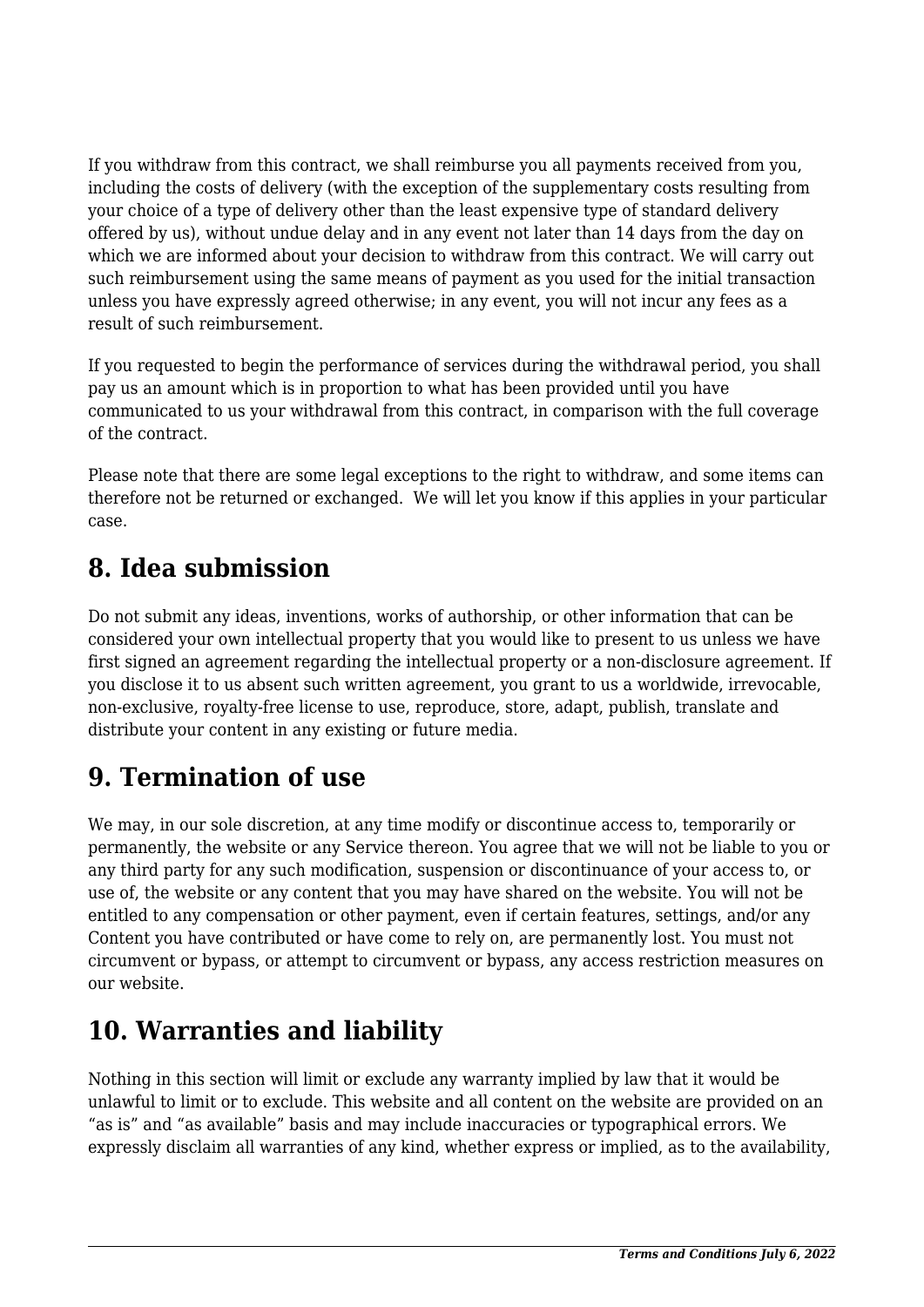accuracy, or completeness of the Content. We make no warranty that:

- this website or our content will meet your requirements:
- this website will be available on an uninterrupted, timely, secure, or error-free basis.

Nothing on this website constitutes or is meant to constitute, legal, financial or medical advice of any kind. If you require advice you should consult an appropriate professional.

The following provisions of this section will apply to the maximum extent permitted by applicable law and will not limit or exclude our liability in respect of any matter which it would be unlawful or illegal for us to limit or to exclude our liability. In no event will we be liable for any direct or indirect damages (including any damages for loss of profits or revenue, loss or corruption of data, software or database, or loss of or harm to property or data) incurred by you or any third party, arising from your access to, or use of, our website.

Except to the extent any additional contract expressly states otherwise, our maximum liability to you for all damages arising out of or related to the website or any products and services marketed or sold through the website, regardless of the form of legal action that imposes liability (whether in contract, equity, negligence, intended conduct, tort or otherwise) will be limited to the total price that you paid to us to purchase such products or services or use the website. Such limit will apply in the aggregate to all of your claims, actions and causes of action of every kind and nature.

## **11. Privacy**

To access our website and/or services, you may be required to provide certain information about yourself as part of the registration process. You agree that any information you provide will always be accurate, correct, and up to date.

### **12. Export restrictions / Legal compliance**

Access to the website from territories or countries where the Content or purchase of the products or Services sold on the website is illegal is prohibited. You may not use this website in violation of export laws and regulations of United States.

### **13. Assignment**

You may not assign, transfer or sub-contract any of your rights and/or obligations under these Terms and conditions, in whole or in part, to any third party without our prior written consent. Any purported assignment in violation of this Section will be null and void.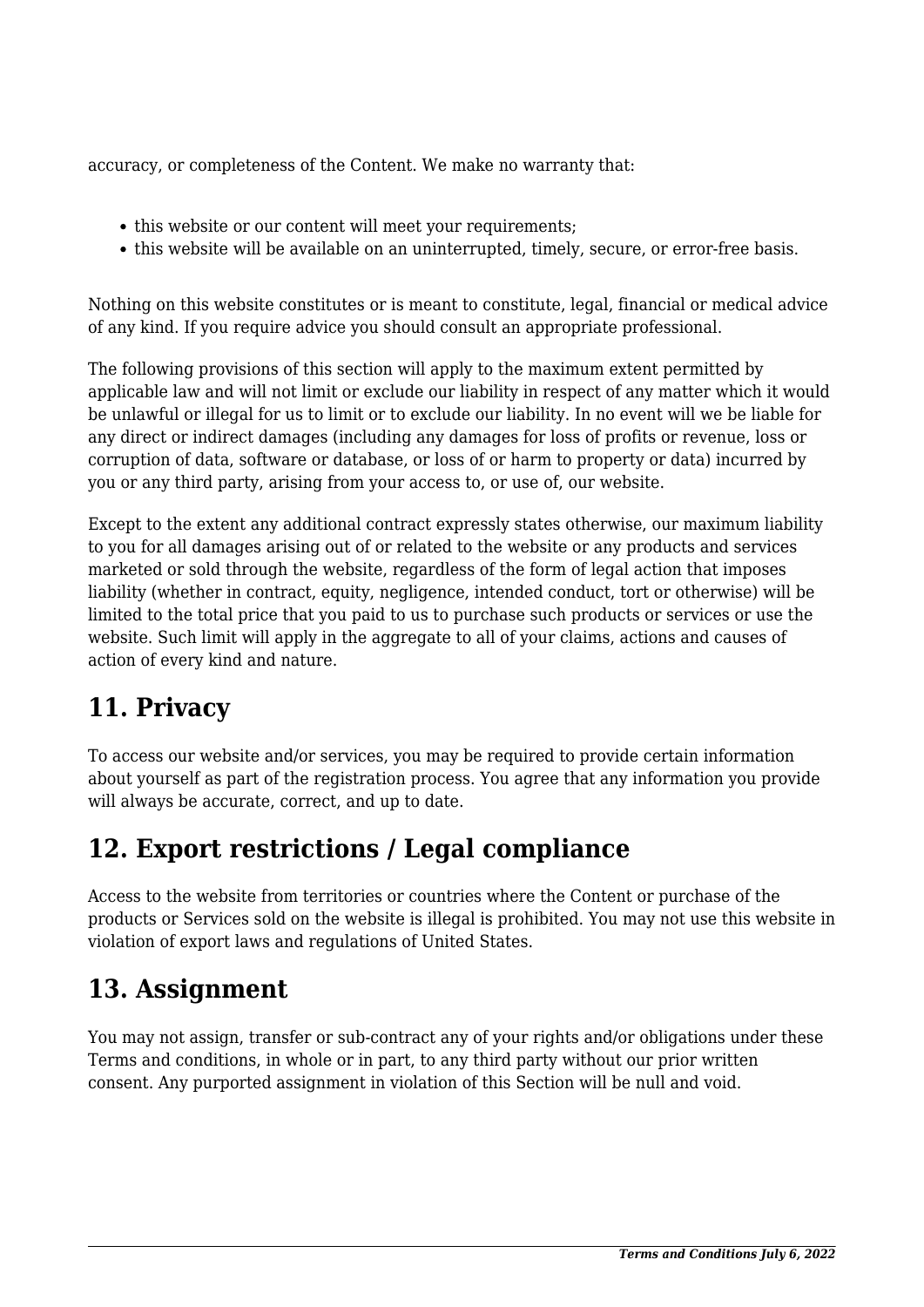## **14. Breaches of these Terms and conditions**

Without prejudice to our other rights under these Terms and Conditions, if you breach these Terms and Conditions in any way, we may take such action as we deem appropriate to deal with the breach, including temporarily or permanently suspending your access to the website, contacting your internet service provider to request that they block your access to the website, and/or commence legal action against you.

## **15. Indemnification**

You agree to indemnify, defend and hold us harmless, from and against any and all claims, liabilities, damages, losses and expenses, relating to your violation of these Terms and conditions, and applicable laws, including intellectual property rights and privacy rights. You will promptly reimburse us for our damages, losses, costs and expenses relating to or arising out of such claims.

## **16. Waiver**

Failure to enforce any of the provisions set out in these Terms and Conditions and any Agreement, or failure to exercise any option to terminate, shall not be construed as waiver of such provisions and shall not affect the validity of these Terms and Conditions or of any Agreement or any part thereof, or the right thereafter to enforce each and every provision.

## **17. Language**

These Terms and Conditions will be interpreted and construed exclusively in English. All notices and correspondence will be written exclusively in that language.

## **18. Entire agreement**

These Terms and Conditions shall constitute the entire agreement between you and Do My Math in relation to your use of this website.

## **19. Updating of these Terms and conditions**

We may update these Terms and Conditions from time to time. It is your obligation to periodically check these Terms and Conditions for changes or updates. The date provided at the beginning of these Terms and Conditions is the latest revision date. Changes to these Terms and Conditions will become effective upon such changes being posted to this website. Your continued use of this website following the posting of changes or updates will be considered notice of your acceptance to abide by and be bound by these Terms and Conditions.